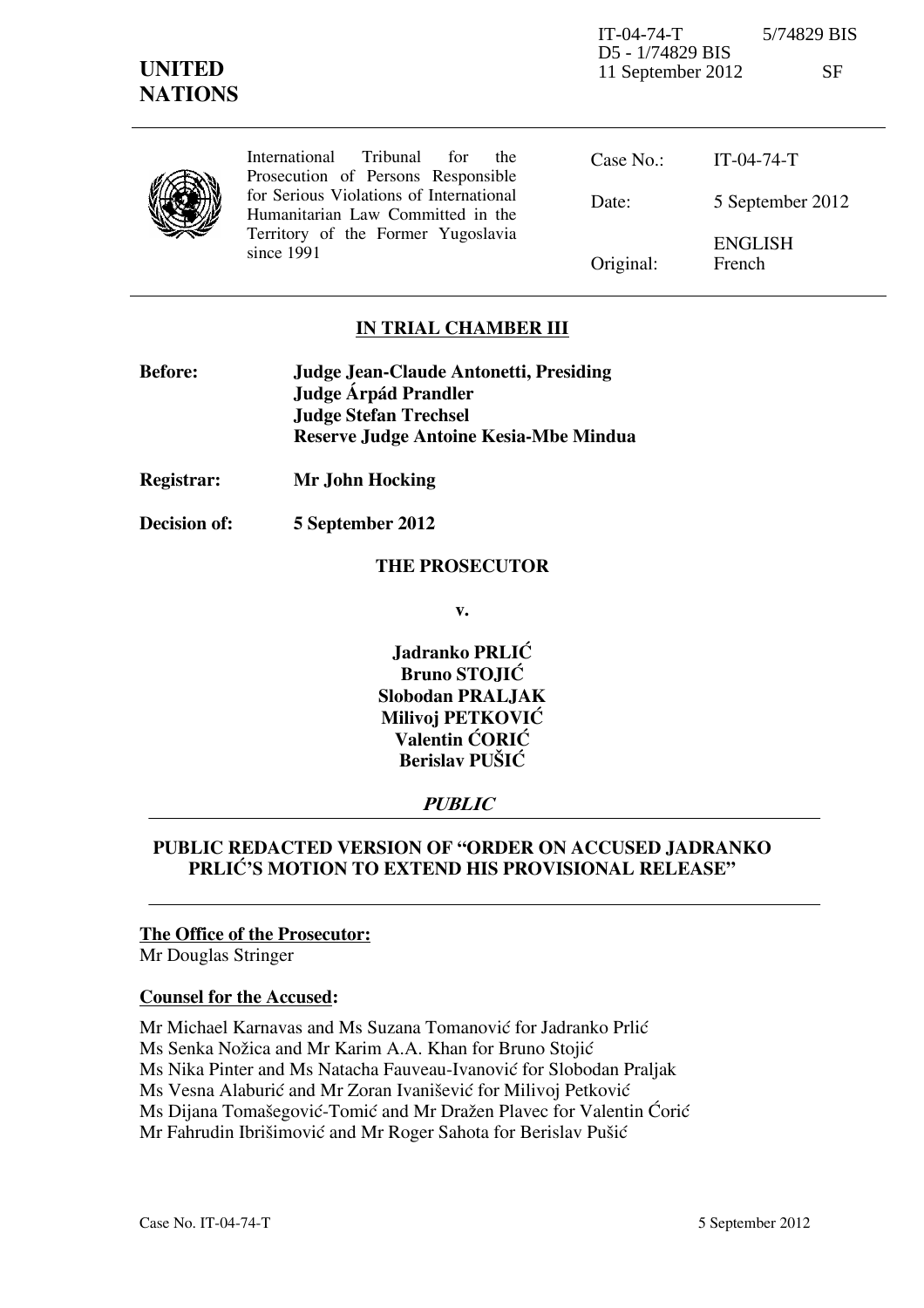**TRIAL CHAMBER III** ("Chamber") of the International Tribunal for the Prosecution of Persons Responsible for Serious Violations of International Humanitarian Law Committed in the Territory of the Former Yugoslavia since 1991 ("Tribunal"),

**SEIZED** of "Jadranko Prlić's Motion to Extend his Provisional Release", filed as a confidential document by Counsel for the Accused Jadranko Prlić ("Accused" and "Prlić Defence") on 21 August 2012 ("Motion"), to which a confidential annex is attached, in which the Prlić Defence asks the Chamber to extend the provisional release of the Accused Prlić by three months,

**NOTING** the "Prosecution Response to Jadranko Prlić's Motion to Extend his Provisional Release", filed by the Office of the Prosecutor ("Prosecution") as a confidential document on 4 September 2012 ("Response"), to which a confidential annex is attached, in which the Prosecution does not object to the said Motion,<sup>1</sup>

**NOTING** the "Decision on Jadranko Prlić's Motion for Provisional Release", rendered as a public document by the Chamber with one confidential and one public annex on 24 November 2011 ("Decision of 24 November 2011"), in which the Chamber ordered the provisional release of the Accused Prlić to Zagreb for a limited period of time and set out the procedure to be followed for any requests to extend the said release,<sup>2</sup>

**NOTING** the "Public Redacted Version of Order on Motion to Extend Provisional Release of Jadranko Prlić", rendered as a public document on 6 June 2012 ("Order of 6 June 2012"), in which the Chamber extended the provisional release of the Accused Prlić under the same conditions as those set out in the Decision of 24 November  $2011<sup>3</sup>$ 

**CONSIDERING** that in the Motion, the Prlić Defence argues that during his release, the Accused Prlić complied with the conditions set out by the Chamber in its Decision of 24 November 2011 and the subsequent decisions extending his provisional release; that the Government of the Republic of Croatia once again provided guarantees to ensure that the Accused would reappear and that there were no new circumstances that could militate against extending the provisional release of the Accused,<sup>4</sup>

 $\overline{a}$ <sup>1</sup> Response, para. 1.

<sup>&</sup>lt;sup>2</sup> Decision of 24 November 2011, p. 13 and public Annex 2 to the Decision of 24 November 2011.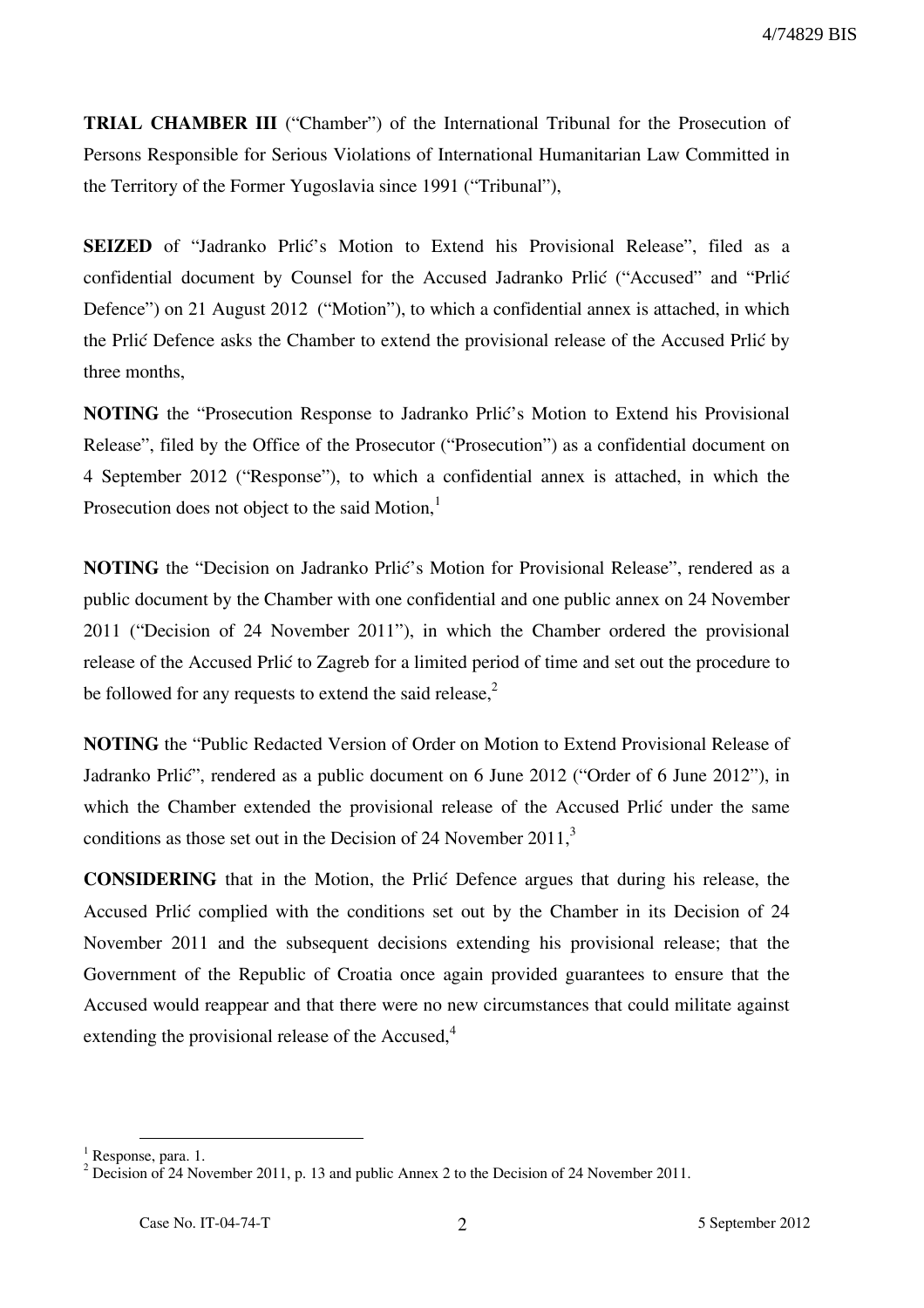**CONSIDERING** that the Prosecution, in light of the previous decisions from the Chamber and the Appeals Chamber, does not object to the Motion provided that all the conditions previously imposed on the provisional release remain the same,

**CONSIDERING** that the Prosecution draws the Chamber's attention to the fact that [REDACTED], 5

**CONSIDERING** that the Prosecution proposes that [REDACTED],

**CONSIDERING** that the Chamber recalls firstly that [REDACTED]; that the Chamber deems that in the current situation, nothing points to an increase in the flight risk of the Accused Prlić

**CONSIDERING** that the Chamber deems, furthermore, that in its letter of 25 July 2012, the Government of the Republic of Croatia provided guarantees that if the provisional release of the Accused Prlić were extended, he would not influence or endanger victims, witnesses or any other persons whilst on provisional release and that he would return to The Hague on the date ordered by the Chamber,<sup>6</sup>

**CONSIDERING** that the Chamber notes, in light of the reports submitted by the Croatian authorities pursuant to the Decision of 24 November 2011, that the Accused Prlić has complied with the conditions of his provisional release,

**CONSIDERING** that the Chamber deems that the compliance with the conditions of provisional release and the guarantees provided by the Republic of Croatia for each new request to extend the provisional release are sufficient to be able to assess whether the conditions of Rule 65 (B) of the Rules of Procedure and Evidence ("Rules") have been met,

**CONSIDERING**, in light of the foregoing, that the Chamber is satisfied that should the provisional release of the Accused Prlić be extended, he would return to the UNDU; that he would not endanger victims, witnesses or any other person and that, consequently, the conditions of Rule 65 (B) of the Rules have been met,

<u>.</u>

<sup>3</sup> Order of 6 June 2012, p. 6.

<sup>4</sup> Motion, pp. 1 and 2 and confidential Annex 1.

<sup>5</sup> Response, paras 2 and 3.

<sup>6</sup> Confidential Annex to the Motion.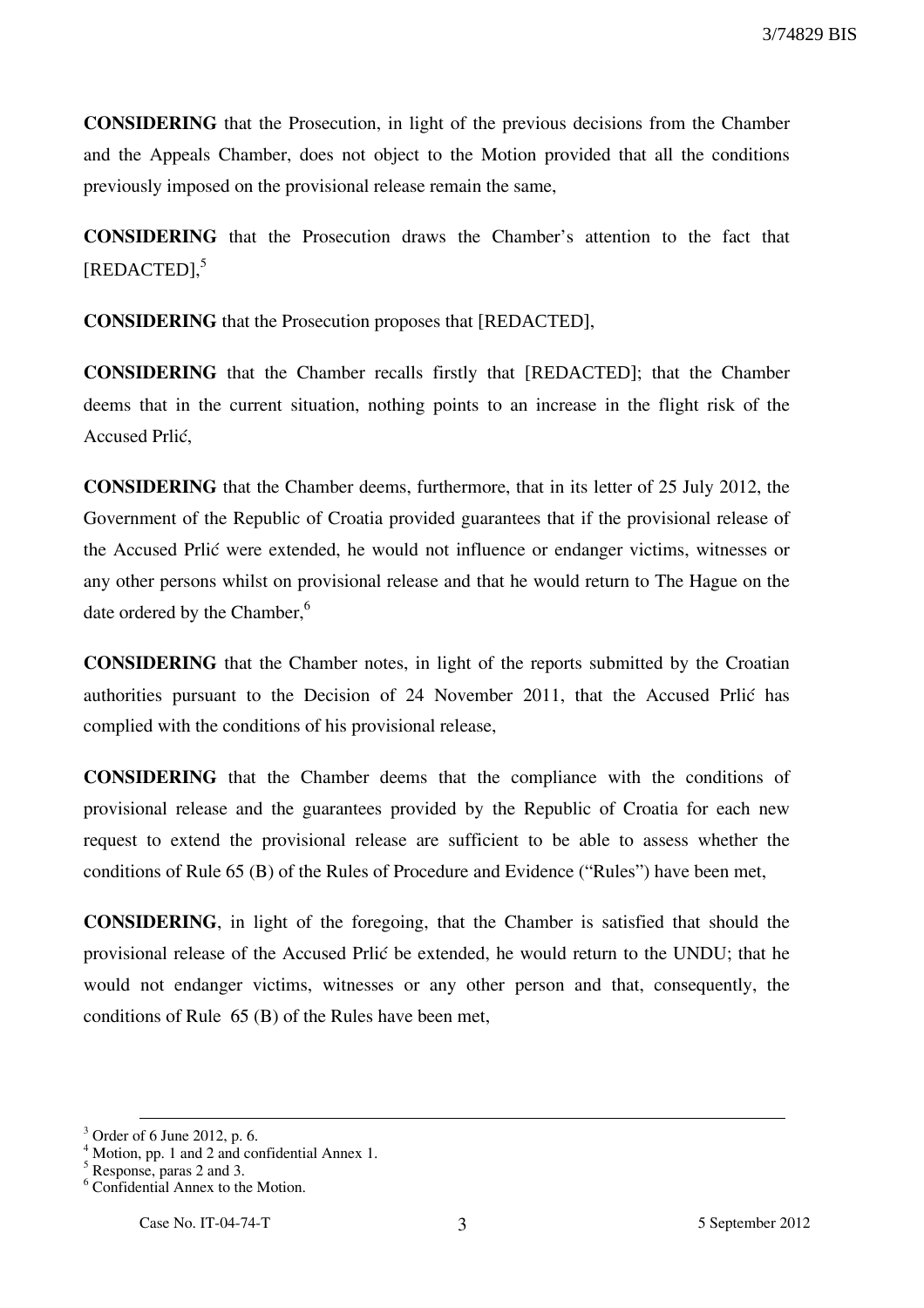**CONSIDERING**, in view of the above, that the Chamber deems that an extension of the provisional release of the Accused Prlić for a limited period and under the same conditions as those imposed by the Decision of 24 November 2011, in particular those referring to the place of residence, would allow the Chamber to keep control over the progress of this provisional release,

## **FOR THE FOREGOING REASONS**,

**PURSUANT TO** Rule 65 (B) of the Rules,

**GRANTS** the Motion,

**DECIDES** to extend the provisional release of the Accused Prlić until [REDACTED],

**DECIDES** that the conditions of provisional release set out in confidential Annexes 1 and 2 to the Decision of 24 November 2011 shall apply *mutatis mutandis* to the present decision,

**Presiding Judge Jean-Claude Antonetti attaches a partially concurring opinion to the present decision.** 

Done in English and French, the French version being authoritative.

/*signed*/

Jean-Claude Antonetti Presiding Judge

\_\_\_\_\_\_\_\_\_\_\_\_\_\_\_\_\_\_\_\_\_\_\_

Done this fifth day of September 2012 The Hague **Netherlands** 

**[Seal of the Tribunal]**